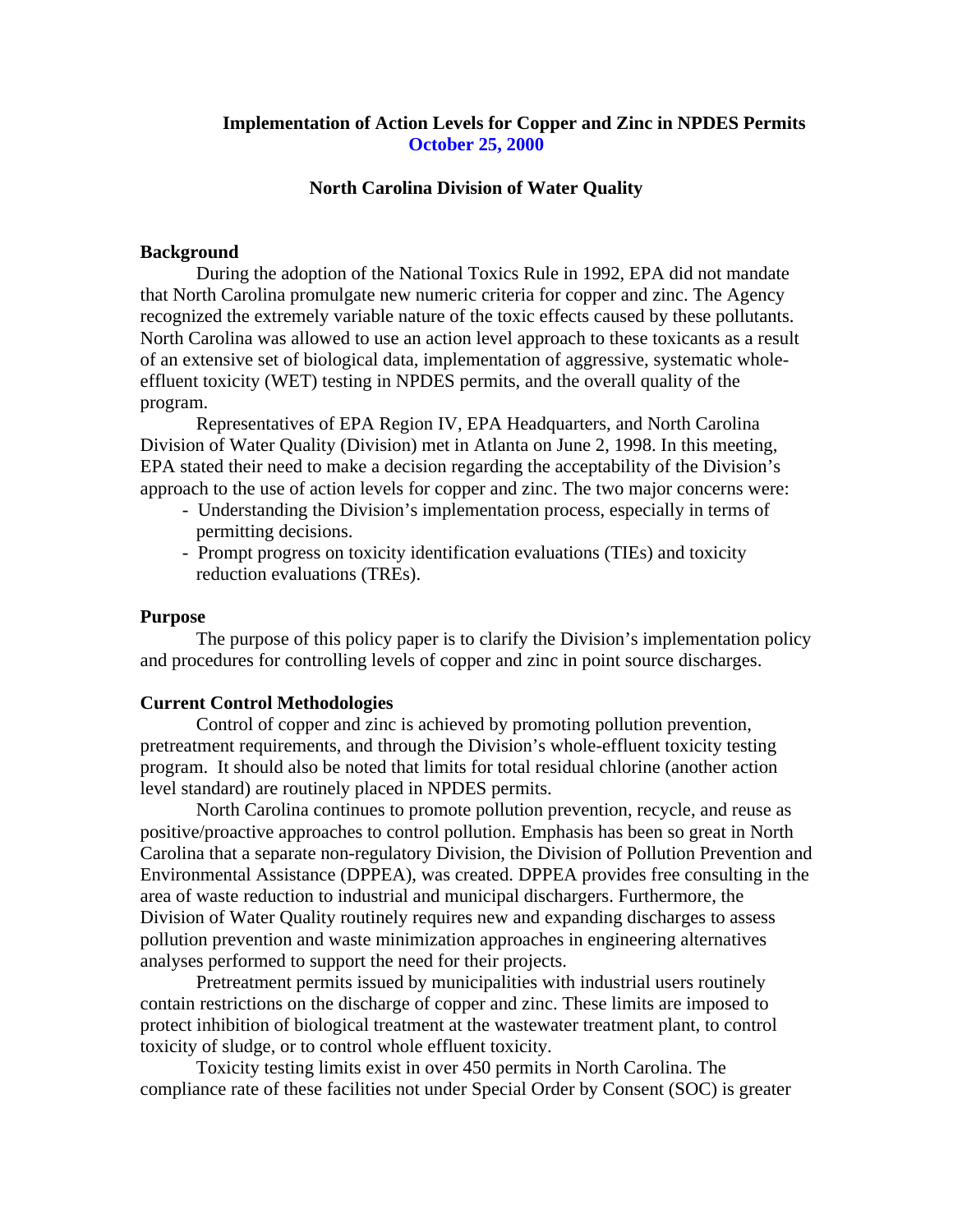than 90% in any given month. North Carolina's investigators and others have demonstrated the predictive ability of whole effluent toxicity tests with respect to instream impacts of wastewater discharges $^{1,2}$ .

In terms of NPDES permitting, the general approach towards limiting all toxicants is the same. All facilities with complex waste streams or major facilities receive WET limits, in addition to copper and/or zinc monitoring requirements, where copper and/or zinc are present in the effluent. Based on EPA's 1991 *Technical Support Document for the Water Quality-Based Toxics Control*, the Division determines if a parameter is a pollutant of concern (i.e., if it is present in amounts greater than "background" or source levels). If so, monitoring is required in NPDES permits or through the Pretreatment Long-Term Monitoring Plan (LTMP). Once a database is developed that adequately characterizes the wastewater (defined in the Technical Support Document as being a minimum of eight to 12 data points), a reasonable potential analysis is performed to assess if a permit limit is necessary. This process usually takes place at the time of permit renewal. The procedure for determining reasonable potential is included in the Division's Permit Writer's Guidance Manual.

If there is a reasonable potential for the pollutant to violate water quality standards, a limit is imposed for those toxicants not codified as action level parameters. In the case of copper and zinc, "monitoring only" is required until it is demonstrated that copper and/or zinc are significant causative factors in whole-effluent toxicity. Typically, this determination has been made on a case-by-case basis.

### **Problems with the Existing Process**

There are two major concerns regarding the existing process that this paper will address:

- 1) The reasonable potential analysis assumes that total recoverable metals are comparable to the numeric criteria in the Division's action levels. In other words, total metals are equivalent to the dissolved or bioavailable portions.
- 2) It is unclear under what specific circumstances the Division makes the determination that metals are "significant causative factors" in WET.

### **Proposed Policy**

 $\overline{a}$ 

Each month, Aquatic Toxicology Unit personnel review the compliance status of each facility whose NPDES permit contains a whole effluent toxicity limit. During the course of this review, noncompliant facilities that also monitor for copper and zinc will be identified. This subset of facilities would be forwarded to the NPDES Unit. A prospective permit limit would be derived applying the best available data to the following process:

<sup>&</sup>lt;sup>1</sup> Eagleson, KW, DR Lenat, L. Ausley, and F. Winborne. Comparison of Instream Biological Responses with Responses Predicted by *Ceriodaphnia* Chronic Toxicity Tests. *Env. Toxicology and Chem.* 9:1019-28.

<sup>&</sup>lt;sup>2</sup> U.S. Environmental Protection Agency. 1991. Technical Support Document For Water Quality-Based Toxics Control. EPA/505/2-90-001. Office of Water, Washington, DC, p. 21.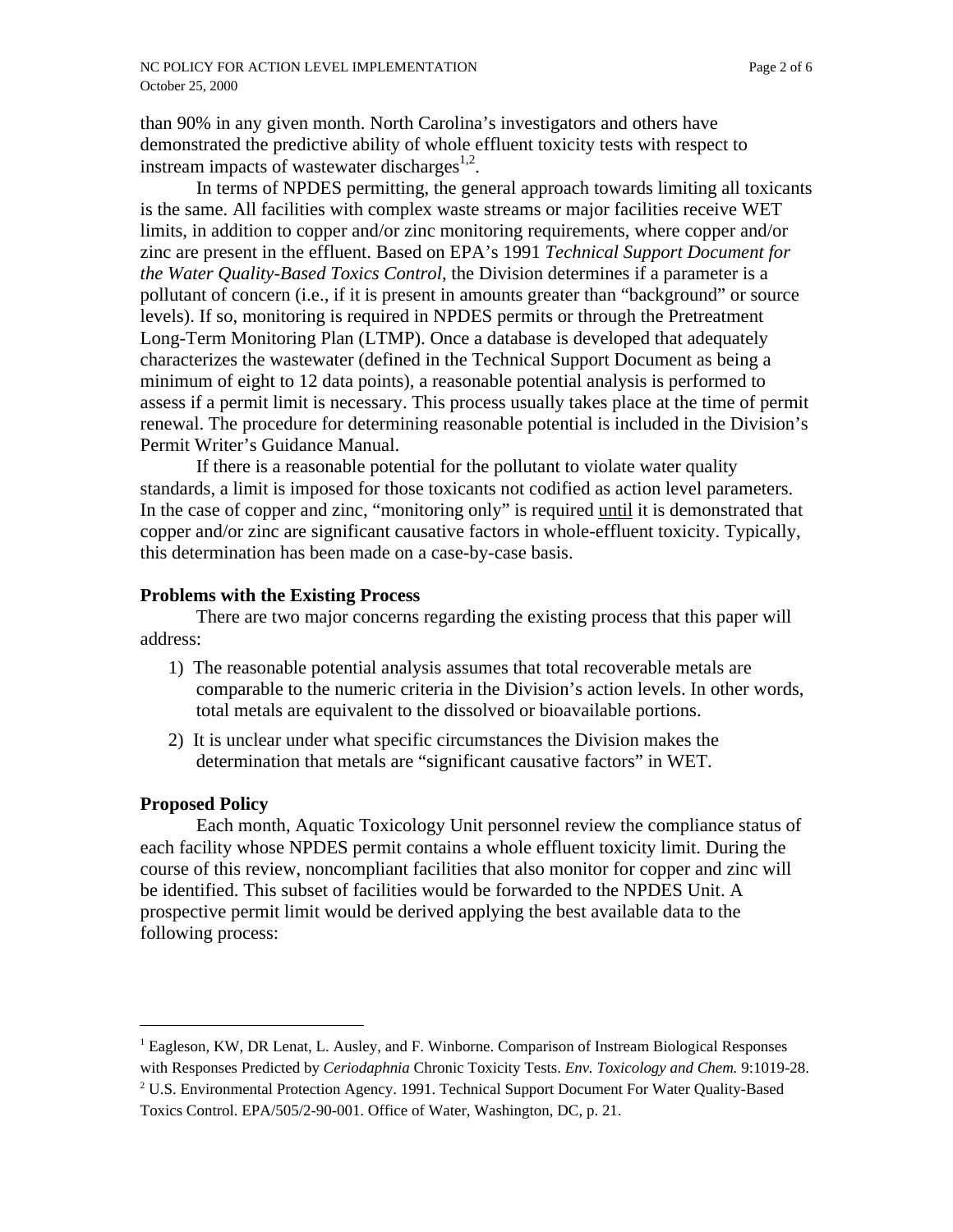*Permit Limit based on AL standards using translator and default assumptions<sup>3</sup>*

- Convert AL standard to dissolved  $(AL_d)$ using EPA conversion factors<sup>4</sup>
- Determine site-specific total suspended solids (TSS) using period of record and  $15<sup>th</sup>$  percentile (data for another measure of organic matter such as POC may be used at such time that the state has sufficient data to support).
- Using the following equation<sup>5</sup>, the fraction of dissolved is calculated:
- $C_d/C_t=1/[1+(K_p)(TSS)(10^{-6})$ 
	- Where:  $C_d$ = concentration of metal as dissolved
		- $C_t$ = concentration of metal as total
		- $K_p$ = partition coefficient =[( $K_{po}$ )(TSS-)]
		- $TSS = 15<sup>th</sup>$  percentile TSS for period of record
- Divide AL<sub>d</sub> by  $C_d/C_t$  to get criteria as total for site = AL<sub>total</sub>
- Calculate permit limits using  $AL_{total}$ , critical flow (7Q10) and permitted flow

The total recoverable metal monitoring data and  $AL_{total}$  will be input into the reasonable potential analysis. Each facility that demonstrates a potential to produce a level of copper or zinc in its receiving stream in excess of  $AL_{total}$  will receive notification that includes a requirement to perform at least two follow-up WET tests over the two months following the initial WET noncompliance.<sup>6</sup> The notification will also include the prospective metal limit and a description of the process (described below) that will ensue upon failure of any of the follow-up tests. This notification will be incorporated within the Notice of Violation (NOV) generated by the Division in response to the WET noncompliance. Upon the failure of any follow-up test performed as required above, the permittee will receive formal notice that their permit will be reopened in nine months and the prospective permit limit described above applied unless the permittee can provide one of the following:

- 1. Instream measurements of dissolved metal during low flow conditions that demonstrate compliance with the Action Level standard
- 2. A revision of the prospective permit limit using improved inputs that in concert with existing or additional monitoring data demonstrates compliance with the Action Level standard
- 3. Toxicity Identification Evaluation (TIE) results that definitively rule out copper and/or zinc as causes of toxicity

 $\overline{a}$ 

<sup>&</sup>lt;sup>3</sup> U.S. Environmental Protection Agency. 1996. The Metals Translator: Guidance for Calculating a Total Recoverable Permit Limit from a Dissolved Criterion. EPA 823-B-96-007.

<sup>4</sup> 63 FR 68354-64, December 10, 1998.

<sup>&</sup>lt;sup>5</sup> U. S. Environmental Protection Agency. 1996. The Metals Translator: Guidance for Calculating a Total Recoverable Permit Limit from a Dissolved Criterion. EPA 823-B-96-007. Page 6. Table 3. Calculation of Default Partition Coefficients.

<sup>&</sup>lt;sup>6</sup> The Division's most recent chronic toxicity special condition language requires at least two follow-up tests following a failure. However, this language will be applied only as permit renewals occur. In the meantime, the follow-up monitoring requirement in these letters should ensure that at least two tests are performed during the two months following a failure.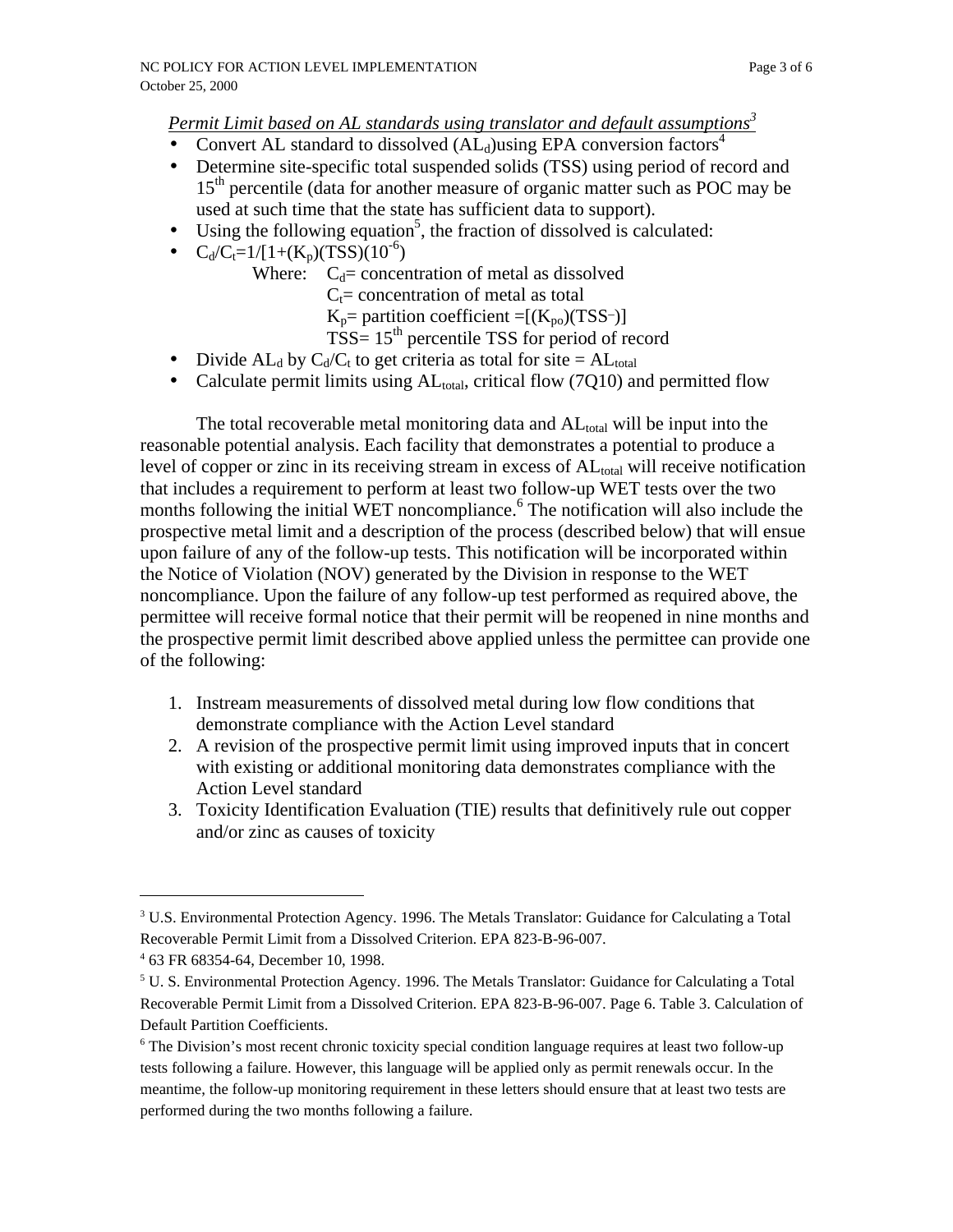4. Demonstration by an alternative method approved by the Division and EPA that copper and/or zinc is not the cause of toxicity

The permittee will be required to respond in writing to the Division within 30 days after the date of the second WET Notice of Violation to either accept the prospective metal(s) limit **or** to indicate choice of options(s) 1-4 above. If the Division does not receive notification within the required time frame, reopening of the permit and application of the metal(s) limit will proceed after an additional 30 days.

The trigger for the facility to provide DWQ with written notification to accept the prospective metal(s) limit **or** exercise option(s) 1-4 is the second WET limit violation which occurs during a toxicity testing calendar quarter specified by the NPDES Permit.

The permittee will have nine (9) months after the date of the second WET Notice of Violation to demonstrate whether copper and/or zinc are causative effluent toxicants.

Each of the options available is outlined below.

# *Option 1: Instream Measurement of Dissolved Metal*

The discharger measures the dissolved portion of the metal in question instream at critical low-flow conditions

- Based on 15A NCAC 2B .0211
- Requires receiving stream flow measurements
- Receiving stream flow must be at or below 7Q10 each day samples are collected
- Monitoring required to collect data for translator development
- Opportunity to use "clean" sampling and analytical techniques
- Minimum of 5 datapoints required
- If the arithmetic average of the measurements is below the Action Level standard, then no permit limits for copper and/or zinc are given

# *Option 2: Revised Permit Limit based on AL standards using translator and default assumptions*

- A revised permit limit would be derived as above
- Apply improved inputs:
	- Additional metal monitoring data
	- **•** Measurement of receiving stream TSS (if not previously available)
	- Use of "clean" sampling and analytical techniques
- Calculate permit limits using  $AL_{total}$ , critical flow (7Q10) and permitted flow
- $\cdot$  Use AL<sub>total</sub> to determine if reasonable potential exists. If so, put permit limits into permit. If not, continue monitoring and WET limits

# *Option 3: Toxicity Identification Evaluation (TIE)*

The discharger uses a TIE to determine if metals are a source of toxicity.

- Monitoring required to collect data for translator development
- If TIE results indicate metals are not a problem, then no permit limits for copper and/or zinc are given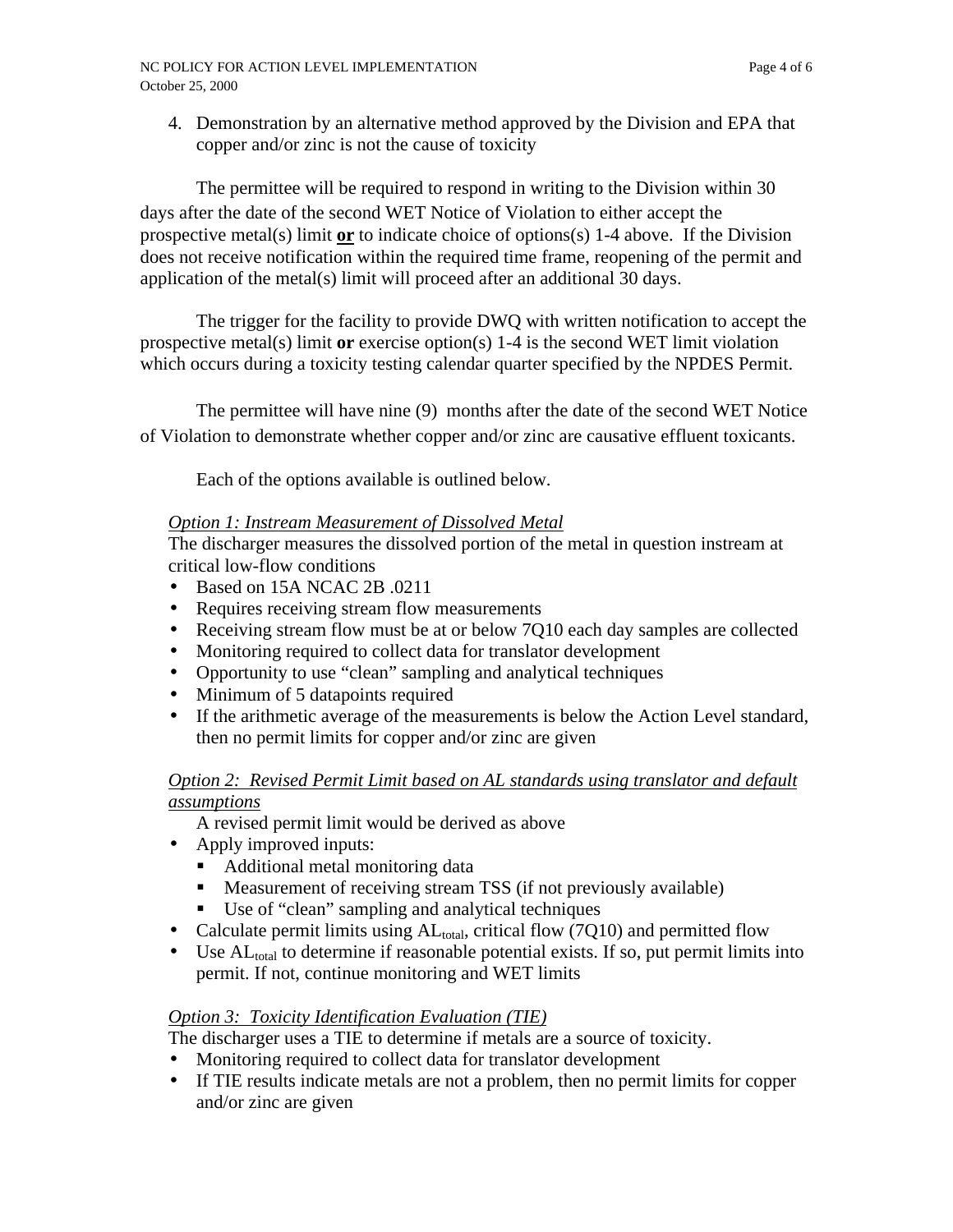• If TIE results indicate metals are causing or contributing to toxicity, or the results are inconclusive for copper and/or zinc, then the prospective permit limit will be applied or a more site-specific limit if Option 1 or 2 was also conducted

## *Option 4: Alternative Methods*

The Division will consider proposals for alternative methods for eliminating zinc and copper as suspected toxicants in the effluent. These proposals must be reviewed and approved by the Division and EPA.

Should the permittee conduct more than one of the options, the results will be considered in the following priority:

- 1. TIE
- 2. Instream chemical monitoring
- 3. Limit based on translator

All methods of determining toxicity and permit limits would require monitoring of total and dissolved metal(s) in the effluent and instream. WET limits would remain in permits as well as additional sampling to verify environmental protection. The period of nine months is based on the amount of time needed to complete a TIE and to account for seasonal variability in effluent data.

Permittees will be advised of the availability of Special Orders by Consent (SOCs) to provide regulatory relief from WET violations during the process. The resulting SOC will include the Division's standard TRE requirements and milestones used for SOCs entered into for WET.

If the permittee decides not to determine whether metals are the source of toxicity, limits will be applied for the appropriate metals as described above.

Regardless of whether metals are determined to be the source of toxicity, the WET limit will remain in the permit.

This policy in no way supercedes actions that are normally taken in reviewing a request for reissuance or renewal of a permit. North Carolina uses all available information, including WET test data, when determining whether to reissue or deny a request for a permit renewal. The state does not specifically require a discharge to cease or be relocated unless there is a regulatory reason to do so; for example, if an expansion of a discharge into a zero-flow stream is proposed or if water quality impairment is being caused by a discharge, then the Division would move to deny or require removal of the discharge.

## **Conclusion**

The proposed policy contains triggers for the evaluation of the appropriateness of copper and zinc limits during the course of the standard permit renewal process. Those triggers are based on 1) whole effluent toxicity monitoring data, and 2) a reasonable potential analysis incorporating total recoverable metals monitoring data and a prospective limit derived using a translator. The policy incorporates the use of accepted methods for developing "site-specific metals criteria" and/or TIEs to determine if these two metals are potential sources of toxicity observed in the effluent. If so, permit limits are applied.